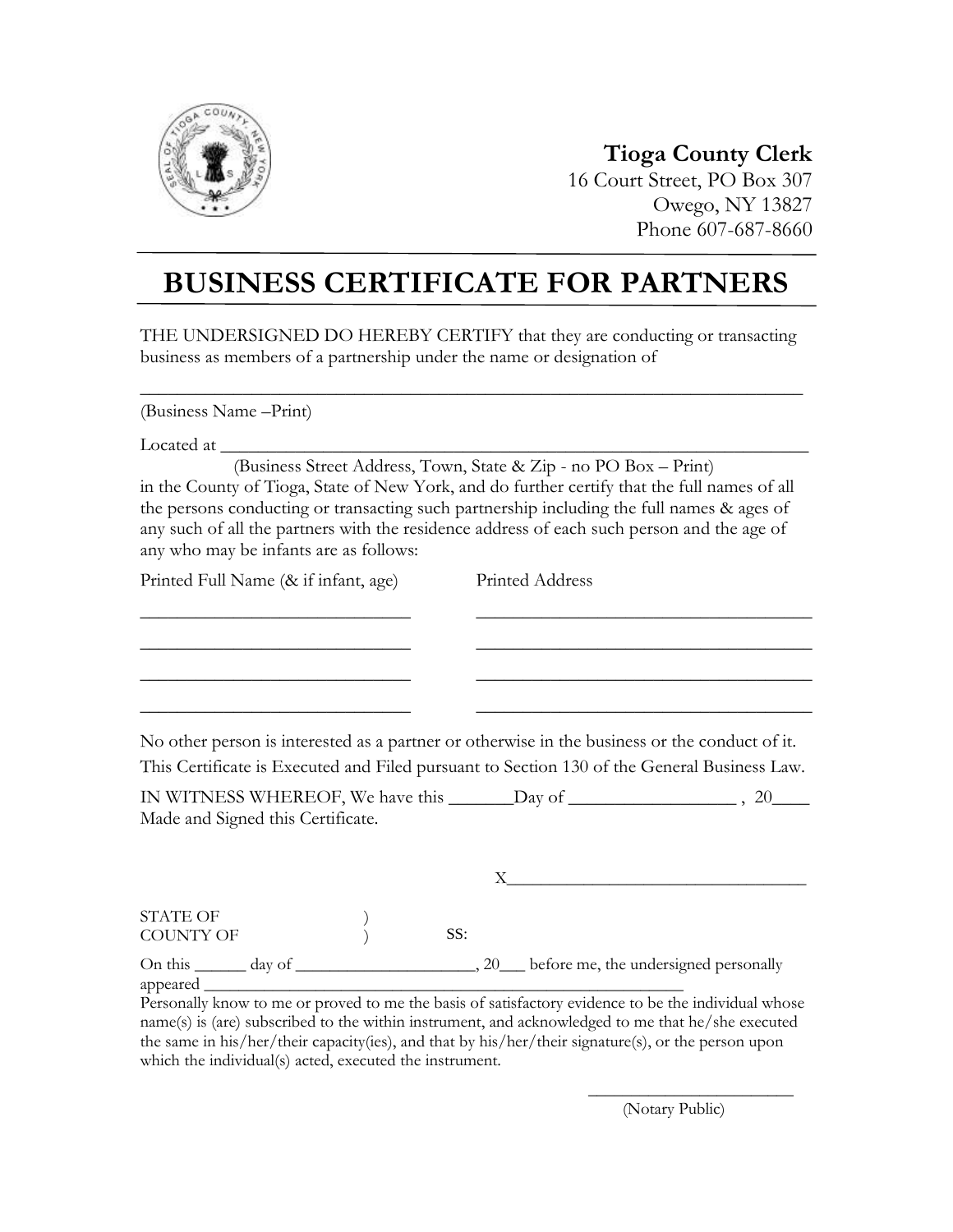|                                                                                 |                  | Х   |                                                                                                                                                                                                                                                                                                                 |
|---------------------------------------------------------------------------------|------------------|-----|-----------------------------------------------------------------------------------------------------------------------------------------------------------------------------------------------------------------------------------------------------------------------------------------------------------------|
| <b>STATE OF</b><br><b>COUNTY OF</b>                                             | $\left( \right)$ | SS: |                                                                                                                                                                                                                                                                                                                 |
|                                                                                 |                  |     |                                                                                                                                                                                                                                                                                                                 |
| appeared ___________<br>which the individual(s) acted, executed the instrument. |                  |     | Personally know to me or proved to me the basis of satisfactory evidence to be the individual whose<br>name(s) is (are) subscribed to the within instrument, and acknowledged to me that he/she executed<br>the same in his/her/their capacity(ies), and that by his/her/their signature(s), or the person upon |
|                                                                                 |                  |     | (Notary Public)                                                                                                                                                                                                                                                                                                 |
|                                                                                 |                  |     |                                                                                                                                                                                                                                                                                                                 |
|                                                                                 |                  | X.  |                                                                                                                                                                                                                                                                                                                 |
| <b>STATE OF</b><br><b>COUNTY OF</b>                                             |                  | SS: |                                                                                                                                                                                                                                                                                                                 |
|                                                                                 |                  |     |                                                                                                                                                                                                                                                                                                                 |
| which the individual(s) acted, executed the instrument.                         |                  |     | Personally know to me or proved to me the basis of satisfactory evidence to be the individual whose<br>name(s) is (are) subscribed to the within instrument, and acknowledged to me that he/she executed<br>the same in his/her/their capacity(ies), and that by his/her/their signature(s), or the person upon |
|                                                                                 |                  |     | (Notary Public)                                                                                                                                                                                                                                                                                                 |
|                                                                                 |                  |     |                                                                                                                                                                                                                                                                                                                 |
|                                                                                 |                  |     |                                                                                                                                                                                                                                                                                                                 |
| <b>STATE OF</b><br><b>COUNTY OF</b>                                             |                  | SS: |                                                                                                                                                                                                                                                                                                                 |
| appeared                                                                        |                  |     |                                                                                                                                                                                                                                                                                                                 |

Personally know to me or proved to me the basis of satisfactory evidence to be the individual whose name(s) is (are) subscribed to the within instrument, and acknowledged to me that he/she executed the same in his/her/their capacity(ies), and that by his/her/their signature(s), or the person upon which the individual(s) acted, executed the instrument.

(Notary Public)

\_\_\_\_\_\_\_\_\_\_\_\_\_\_\_\_\_\_\_\_\_\_\_\_